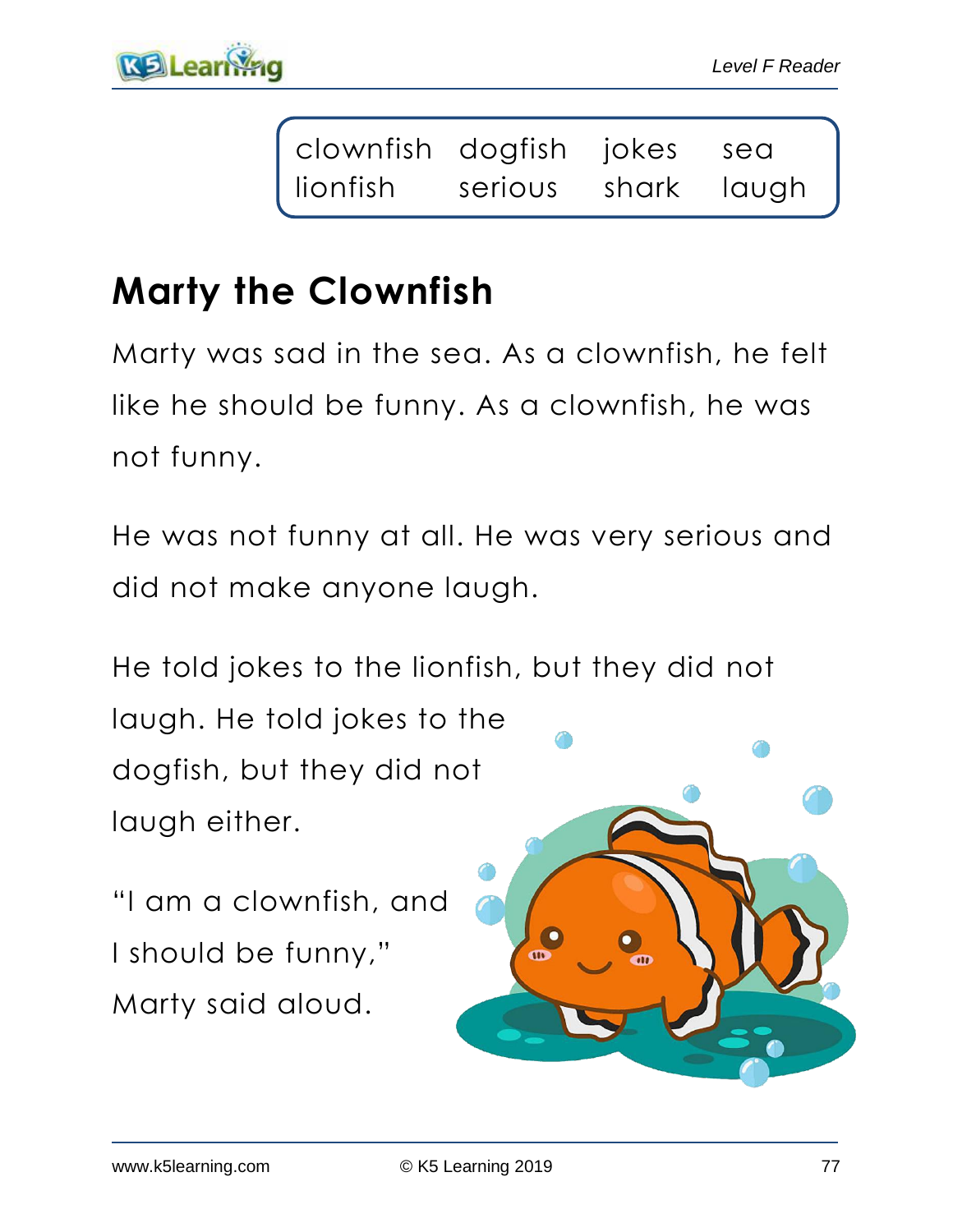"You don't have to be funny," said a shark from nearby. "You are kind and helpful. You are friendly and smart."

"But clowns make people laugh, so a clownfish should make fish laugh," said Marty.

"The lionfish do not act like lions. The dogfish do not act like dogs," the shark told him.

"Marty, just be yourself."



So, Marty did just that. He stopped trying to tell jokes. Soon, the fish all liked him. Soon, he had a lot of fish friends.

One day, Marty said, "I am going to tell you all a joke."

"Marty, no! No more jokes!"

Marty said, "Just kidding!"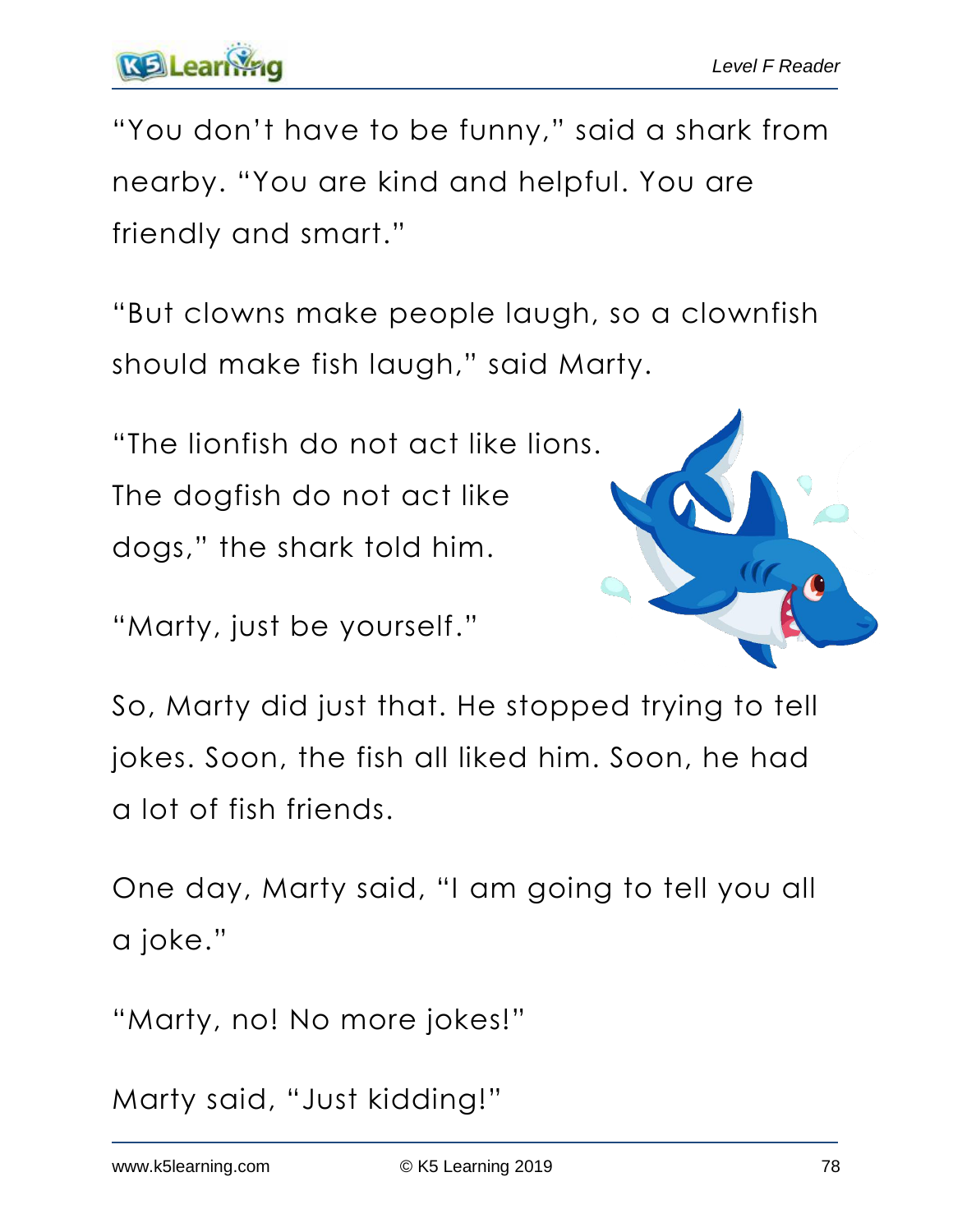

## **Marty the Clownfish (exercises)**

### **1. Choose the correct answer.**

What kind of fish is Marty?

- a. angelfish
- b. clownfish
- c. lionfish
- d. swordfish

Marty is sad because:

- a. He is not tall.
- b. He is not smart.
- c. He is not funny.
- d. He is not red.

Which of the following is a lesson that Marty learned in the story?

- a. Be yourself.
- b. Try harder.
- c. Tell the truth.
- d. Study more.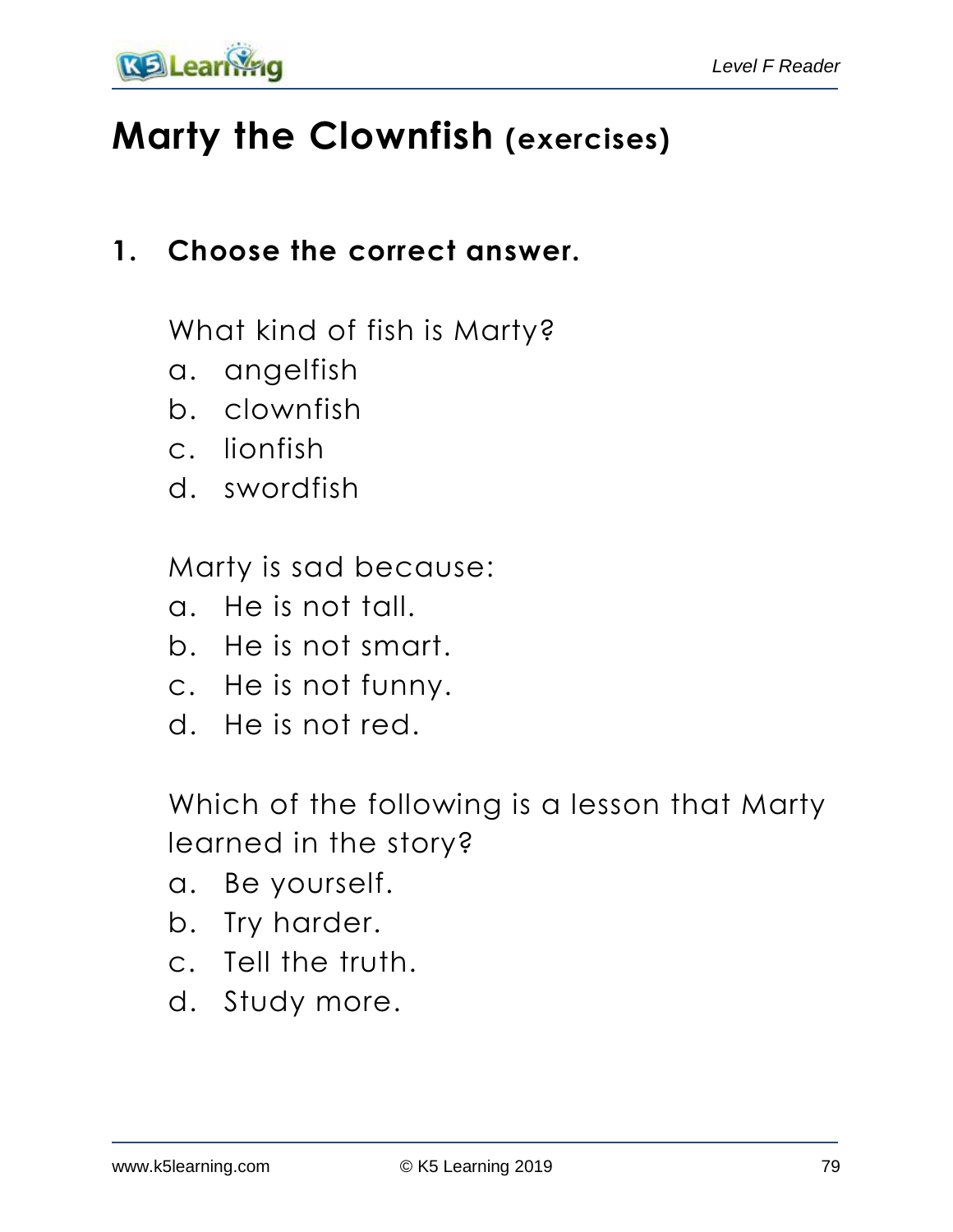

## **2. Circle the correct choice in the sentences below.**

In the story, the *( stingray / shark )* helps Marty.

At the end of the story, Marty wants to *( read a book / tell a joke )* to his friends.

Marty lives in the *( river / sea ).*

**3. Write a sentence below to tell how Marty got new friends in the story.**

 $\overline{\phantom{a}}$  , and the contract of the contract of the contract of the contract of the contract of the contract of the contract of the contract of the contract of the contract of the contract of the contract of the contrac

 $\overline{\phantom{a}}$  , and the contract of the contract of the contract of the contract of the contract of the contract of the contract of the contract of the contract of the contract of the contract of the contract of the contrac

 $\mathcal{L}_\text{max}$  , and the contract of the contract of the contract of the contract of the contract of the contract of the contract of the contract of the contract of the contract of the contract of the contract of the contr

 $\overline{\phantom{a}}$  , and the contract of the contract of the contract of the contract of the contract of the contract of the contract of the contract of the contract of the contract of the contract of the contract of the contrac